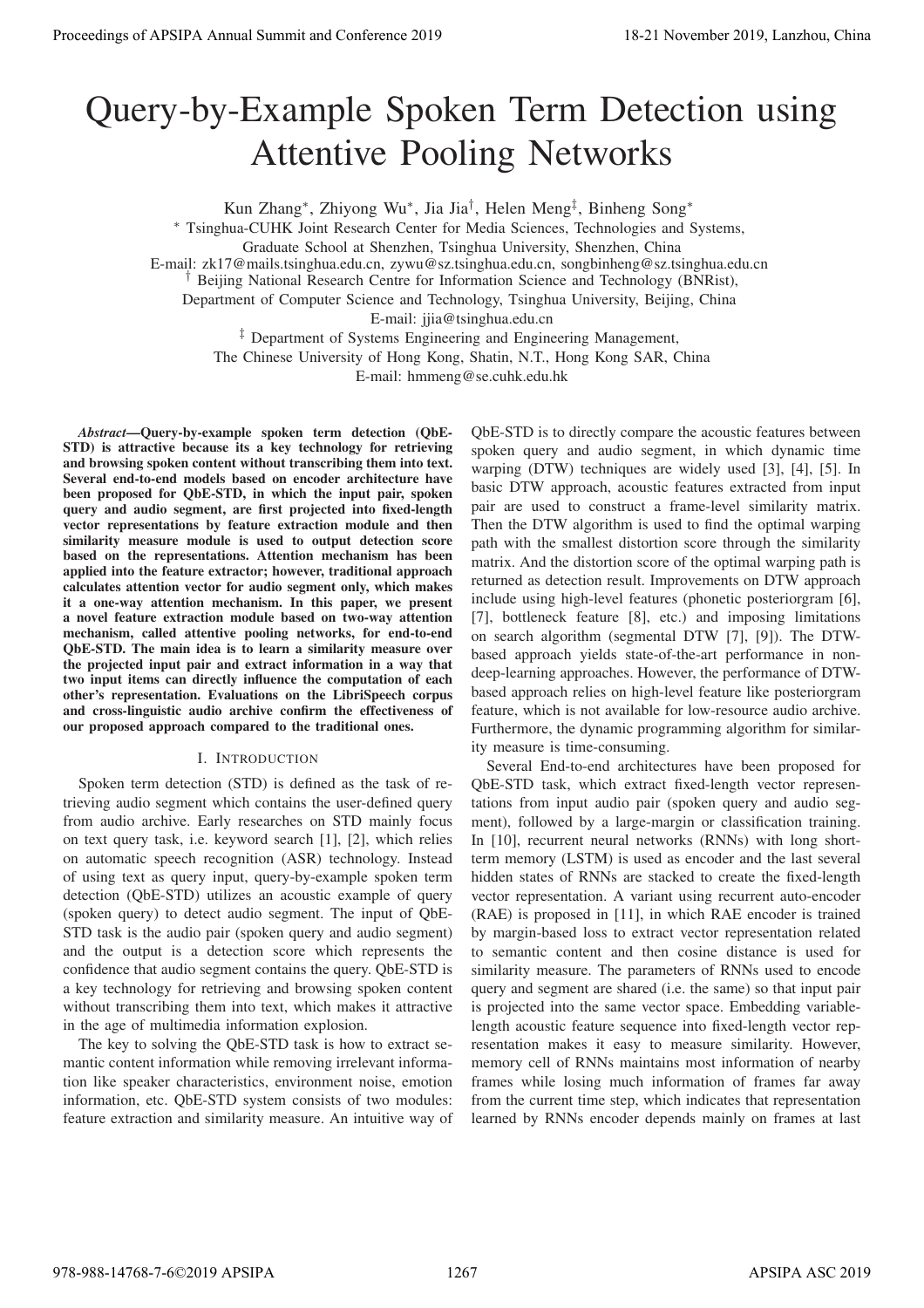several timesteps. We call it the position bias of RNNs encoder.

Attention mechanism has been proposed to extract representation by pooling over the whole hidden state sequence rather than retaining only several hidden states. For example, in [12], The input pair are first projected into hidden state sequences respectively by shared RNNs encoder. For spoken query, the hidden state at last timestep is used as the vector representation like [10]. As for audio segment, soft alignment scores are calculated between segment hidden state sequence and the last hidden state of query, which is then normalized to generate the attention vector. The segment hidden states are then weighted with attention vector and summed to yield the representation of audio segment. Nevertheless, this kind of attention mechanism calculates attention vector for audio segment only, which makes it a one-way attention mechanism and the asymmetric feature extraction process makes representations of query and segment less comparable. Proceedings of APSIPA Annual Summit and Conference 2019.<br>
Conference 2019, Lanzhou, China 2019, Lanzhou, China 2019, Lanzhou, China 2019, Lanzhou, China 2019, Lanzhou, China 2019, Lanzhou, China 2019, Lanzhou, China 2019,

In this paper, we present a two-way attention mechanism for feature extraction of end-to-end QbE-STD system, called attentive pooling networks [13]. The main idea is to learn a similarity measure over the projected input pair and extract information in a way that two input items can directly influence the computation of each other's representation. The two-way attention feature extractor has following advantages.

- Attention mechanism is applied to both spoken query and audio segment, which avoids position bias for both of them.
- The two-way attention feature extractor is almost symmetric for spoken query and audio segment, making representations more comparable.
- Learning a similarity measure over the projected input pair makes it possible to compare two inputs in a more plausible way, even though two inputs are not in the same semantic domain (e.g. spoken query and audio segment are from different languages) [13].

The rest of the paper is organized as follows. Section II describes in detail Shared RNNs, One-Way Attention and Two-Way Attention feature extractors. Section III introduces Two-Way Attention-based QbE-STD system. Section IV provides experiments and analyses. Finally, section V concludes the paper.

#### II. TWO-WAY ATTENTION BASED REPRESENTATION LEARNING

For notation, we denote spoken query by acoustic feature sequence  $Q = \{q_1, q_2, ..., q_M\}$  and audio segment by  $S =$  $\{s_1, s_2, ..., s_N\}$ . Here M and N denote the number of frames in spoken query and audio segment respectively.

#### *A. Shared RNNs*

RNNs with LSTM unit can store information for a long period of time by the means of three types of gates that control the flow of information into and out of memory cell. Given feature sequence of spoken query  $Q = \{q_1, q_2, ..., q_M\}$ , RNNs with LSTM unit projects  $Q = \{q_1, q_2, ..., q_M\}$  into hidden state sequence  $H_Q = \{h_1^Q, h_2^Q, ..., h_M^Q\}$ . The hidden state at

last timestep  $h_M^Q$  contains the information of the whole audio sequence and is used as vector representation of spoken query. The audio segment  $S = \{s_1, s_2, ..., s_N\}$  is embedded by the same RNNs encoder into  $h_N^S$  likewise. The RNNs encoder parameters used for spoken query and audio segment are shared so that the input pair is projected into the same vector space.

The drawback of Shared RNNs encoder is that RNNs maintain most information of nearby frames while losing much information of frames far away, which makes vector representation mainly depends on the last several frames of audio sequence.

## *B. One-Way (OW) Attention*



Fig. 1. One-way attention-based encoder.

To avoid the position bias of Shared RNNs encoder, attention mechanism has been proposed to pool over the whole hidden state sequence to extract information relevant to the task. The framework of one-way attention mechanism used in [12] is shown in Figure 1.

In [12], spoken query  $Q$  and audio segment  $S$  are first converted into hidden state sequences  $H_Q = \{h_1^Q, h_2^Q, ..., h_M^Q\}$ and  $H_S = \{h_1^S, h_2^S, ..., h_N^S\}$  by shared RNNs. For spoken query, the hidden state at last timestep  $h_M^Q$  is used as the vector representation  $V_Q$ . As for audio segment, attention value  $\alpha_t$ at each timestep  $t$  is the cosine similarity between the query representation  $V_Q$  and the hidden state  $h_t^S$  of each frame.

$$
\alpha_t = S_t \odot V_Q \tag{1}
$$

where symbol ⊙ denotes cosine similarity between vectors. Then the attention value is normalized using softmax function to get attention vector.

$$
\alpha_t' = \frac{\exp(\alpha_t)}{\sum_{i=1}^N \exp(\alpha_i)}\tag{2}
$$

Finally, hidden state  $h_t^S$  of audio segment at each timestep is weighted with respective normalized attention value  $\alpha'_{t}$  and summed to yield the segment representation  $V<sub>S</sub>$ .

$$
V_S = \sum_{t=1}^{N} \alpha'_t h_t^S \tag{3}
$$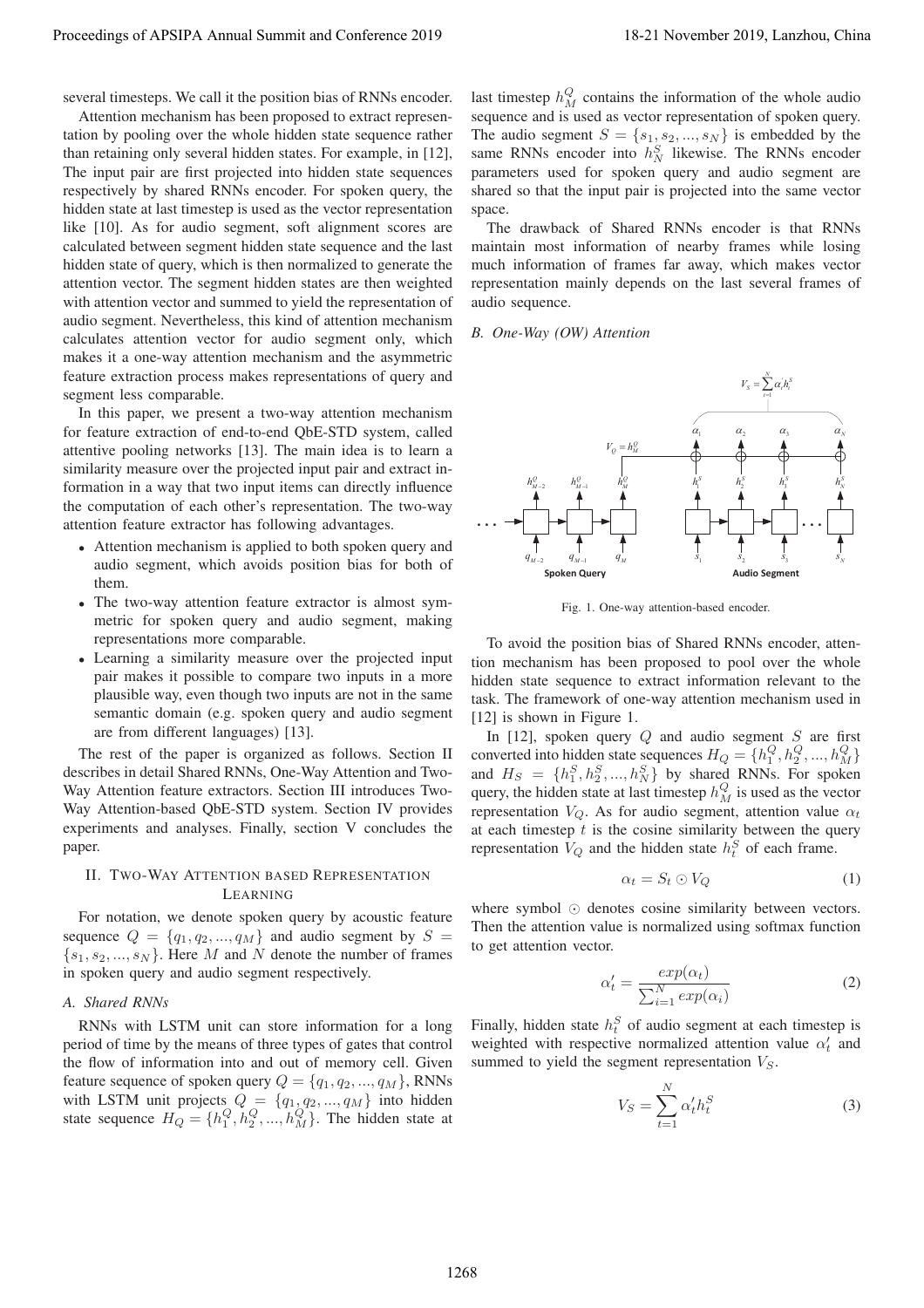Many more complicated attention mechanisms have been proposed in other areas; however, most of them don't apply to the QbE-STD task due to the time complexity limitation.

The attention mechanism above calculates attention vector for audio segment only, which makes it a One-Way (OW) Attention mechanism. The representation extraction of spoken query still suffers from position bias problem. Furthermore, the asymmetric feature extraction process makes extracted representations of query and segment less comparable.

## *C. Two-Way (TW) Attention*



Fig. 2. Two-way attention-based encoder [13].

Here we present a Two-Way (TW) Attention mechanism, called attentive pooling networks [13] for representation learning in QbE-STD. The framework of Two-Way Attention feature extractor is shown in Figure 2.

First, RNNs with LSTM is adopted to process acoustic feature sequence of spoken query  $Q = \{q_1, q_2, ..., q_M\}$  into hidden state sequence  $H_Q = \{h_1^Q, h_2^Q, ..., h_M^Q\}$ . And acoustic feature sequence of audio segment  $S = \{s_1, s_2, ..., s_N\}$ is projected by shared RNNs into  $H_S = \{h_1^S, h_2^S, ..., h_N^S\}$ likewise. Next, the attention matrix  $G$  is computed as follows.

$$
G = \tanh(H_Q^T U H_S) \tag{4}
$$

where  $U$  is the measure matrix and learned by training and  $H_Q^T$  is the transpose of matrix  $H_Q$ . The attention matrix G represents soft alignment score between each frame of spoken query and audio segment. Then we apply column-wise and row-wise poolings over G to generate the weight vectors  $g^Q \in$  $\mathbb{R}^M$  and  $g^S \in \mathbb{R}^N$  respectively. For instance, the j-th element of the weight vectors  $g^Q$  is computed as follows.

$$
[g^Q]_j = \max_{1 \le i \le N} [G_{j,i}] \tag{5}
$$

The j-th element of the vector  $g^{Q}$  can be interpreted as an attention weight for the context around the  $j$ -th frame in the spoken query  $Q$  regard to audio segment  $S$ , and vice versa. Then the attention vectors  $g^{Q}$  and  $g^{S}$  are normalized with softmax function to generate attention vectors  $\sigma$ <sup>Q</sup> and  $\sigma^{S}$ . Finally, the vector representations of spoken query and audio segment  $V_Q$  and  $V_S$  are computed as the dot product between the attention vector and RNNs hidden state sequence respectively.

$$
V_Q = H_Q \sigma^Q, \quad V_S = H_S \sigma^S \tag{6}
$$

With this design, the TW Attention mechanism can jointly learn the vector representation of input pair. The representations of query and segment are computed by pooling over the whole feature sequence with attention vector as weight, which avoids position bias of Shared RNNs encoder. Besides, TW Attention feature extractor is almost symmetric for spoken query and audio segment, which makes representations of input pair more comparable than that of OW Attention. Finally, learning a similarity measure  $U$  over the projected input pair makes it possible to compare two inputs in a more plausible way, even though two inputs are not in the same semantic domain (e.g. spoken query and audio segment are from different language) [13].

The computation process of TW Attention mechanism in [13] is actually not completely symmetric. E.g. if we exchange the position of spoken query  $Q$  and audio segment  $S$ , the measure matrix will become  $U^T$ , the transpose of U. To make TW Attention feature extractor a completely symmetric computation for query and segment, i.e. the output representations don't change if we exchange the spoken query and audio segment input, we limit the measure matrix  $U$  to a symmetric matrix, i.e.  $U = U<sup>T</sup>$ .

## *D. Large-margin Training*

We use a margin-based (hinge) loss for training, in which the intra class distance becomes smaller while the distance between classes becomes larger. For each input group during training, we construct two input pairs composed of three audio sequences: spoken query  $Q = \{q_1, q_2, ..., q_M\},\$ positive segment  $S^{(p)} = \{s_1^{(p)}, s_2^{(p)}, ..., s_{N_1}^{(p)}\}$  $\binom{p}{N_1}$  (of the same word type with spoken query) and negative segment  $S^{(n)}$  =  ${s_1^{(n)}, s_2^{(n)}, ..., s_{N_2}^{(n)}}$  $\binom{n}{N_2}$  (of the different word type with spoken query). Then two input pairs  $(Q, S^{(p)})$  and  $(Q, S^{(n)})$  are embeded into vector representations  $(V_Q^{(p)}, V_S^{(p)})$  and  $(V_Q^{(n)}, V_S^{(n)})$ by feature extraction module. For Shared RNNs and OW Attention encoders,  $V_Q^{(p)}$  and  $V_Q^{(n)}$  are the same while for TW Attention encoder they are different, because TW Attention mechanism extracts representations in a way that query and segment can influence each other's representation.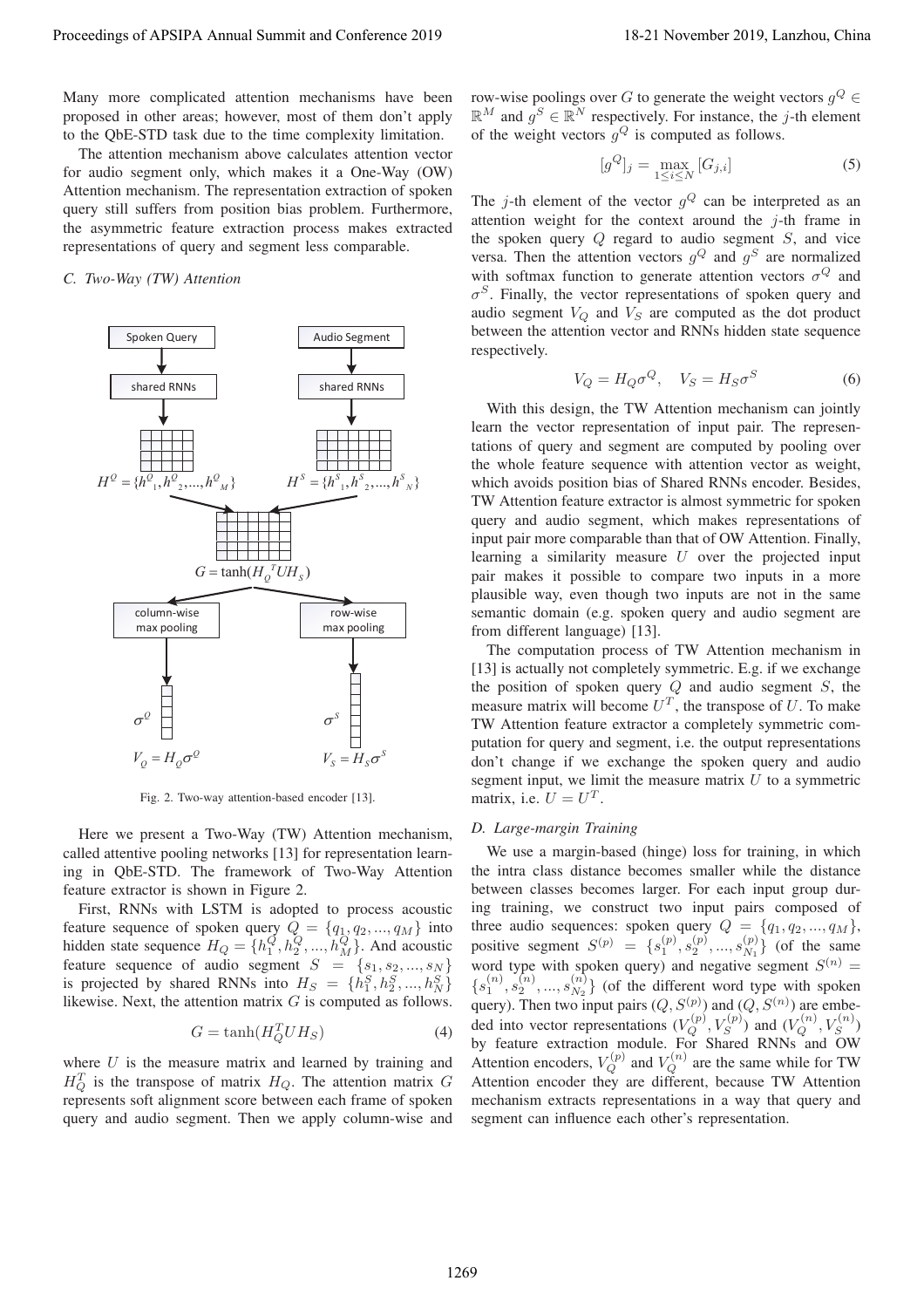The hinge objective function is defined as follows.

$$
L_{hinge} = max\{0, \quad M + l(V_Q^{(p)}, V_S^{(p)}) - l(V_Q^{(n)}, V_S^{(n)})\} (7)
$$

where  $M$  is the maximum distance margin between positive pair and negative pair, in this paper we set margin  $M = 1$ . The similarity distance  $l$  between two vector representation  $V_Q$  and  $V_S$  is computed by the cosine distance as follows.

$$
l(V_Q, V_S) = (1 - \cos(V_Q, V_S))/2 \tag{8}
$$

#### III. TWO-WAY ATTENTION BASED QBE-STD SYSTEM



Fig. 3. Framework of two-way attention-based QbE-STD system.

The fixed-length vector representation learned by TW Attention feature extractor can be applied to QbE-STD as shown in Figure 3. In off-line process, the audio archives are first segmented based on word boundaries. As for the speech of zero-resource language, voice activity detection (VAD) and skipped-frame sliding-window are available for segmentation. Then the shared RNNs part of trained encoder is used to project audio segments in archive into hidden state sequences. During on-line process, given a spoken query, the system extracts the representations of spoken query and audio segments and then rank all the audio segments in the audio archive according to the cosine distance between representations of each query and segment pair. Due to simple attention computation process and using cosine distance between single vector representations as similarity measure, the time consumption of the on-line process is very low, opposed to DTW-based approaches. For baseline systems using Shared RNNs, OW Attention as feature extractor, the framework is the same with that shown in Figure 3. Proceeding of APSIPA Annual Summit at China 18-21 November 2019, 11-22 November 2019, Lanzhou, China 18-21 November 2019, Lanzhou, China 18-21 November 2019, Lanzhou, China 18-21 November 2019, Lanzhou, China 18-21 Novemb

## IV. EXPERIMENTS

#### *A. Experimental Setup*

We use LibriSpeech [14] corpus to construct our experiment dataset. 39 dimensional MFCC acoustic features are extracted using Kaldi toolkit [15] and used as the input of all the baselines and our proposed approach.

• Training set: We select segments which consist of at least 6 phonemes and are of duration between 0.5 and 1.0 second from the LibriSpeech corpus. All the segments are sliced from forced aligned utterances to make sure each segment contains a complete word meaning exactly. There are 50,000 segments in the training set, which belong to 500 different word types. For each segment, we randomly select a segment of the same word type in the training set to form a positive pair and a segment of different word type to form a negative pair. An input group is formed with the two pairs above for each

segment. So for each training epoch, there are 50,000 input groups (100,000 pairs) in total for training.

- **Testing set 1:** In LibriSpeech testing set, there are 100 word types, of which 50 word types don't appear in training set (Out-Of-Vocabulary, OOVs) and 50 word types are in the training set (In-Vocabulary, IVs), representing 1% positive to negative ratio to match expected application usage. For each word type, we randomly select 20 audio segments to form the audio archive for retrieving and one extra audio segment as spoken query, so there are totally 1000 OOVs audio segments and 1000 IVs audio segments in audio archive. Spoken query doesn't appear in the audio archive.
- Testing set 2: To evaluate the QbE-STD performance in cross-linguistic scenario, we make up an English-Chinese mixed audio archive. We select 50 Chinese word types and each word type has 20 audio segments from our private Chinese corpus. The Chinese segments are of duration between 0.5 and 1.0 second. Then we mix these 1000 Chinese audio segments with 1000 OOVs audio segments from testing set 1 to form the mixed audio archive. Each word type in the archive has one extra audio segment as spoken query. For comparison, the Chinese segmentation is based on word boundaries instead of VAD.

All the neural networks feature extractors are implemented on the TensorFlow platform. Mini-batch-trained Adam with 0.00005 learning rate and 128 batch size is used for training. RNNs in all the models consist of two hidden layers each with 128 LSTM units and all the models are trained for 3 epochs.

Mean Average Precision (MAP), the mean of the average precision in the range of recall for each query in the testing set, and P@20 are used as the evaluation metrics for QbE-STD. The approaches for the experiments are described as follows.

- DTW-based: the mostly used baseline for query-byexample spoken term detection. DTW baseline uses the same set of features with other end-to-end models, so they can be fairly compared.
- Shared RNNs: using shared RNNs as the feature extractor.
- OW Attention: using shared RNNs with one-way attention mechanism as the feature extractor.
- TW Attention (Asym): using shared RNNs with twoway attention mechanism in [13] as the feature extractor.
- TW Attention (Sym): using shared RNNs with two-way attention mechanism as the feature extractor and limiting the measure matrix  $U$  to a symmetric matrix, i.e.  $U =$  $U^T$ .

## *B. Evaluation of QbE-STD on testing set 1 which consists of English audio segments*

Table I shows the performance of all the models on the testing set 1. It's clear from the result that Shared RNNs performs better than OW Attention while DTW-based approach is worse, even though OW Attention has more parameters than Shared RNNs. We guess the reason is that the asymmetric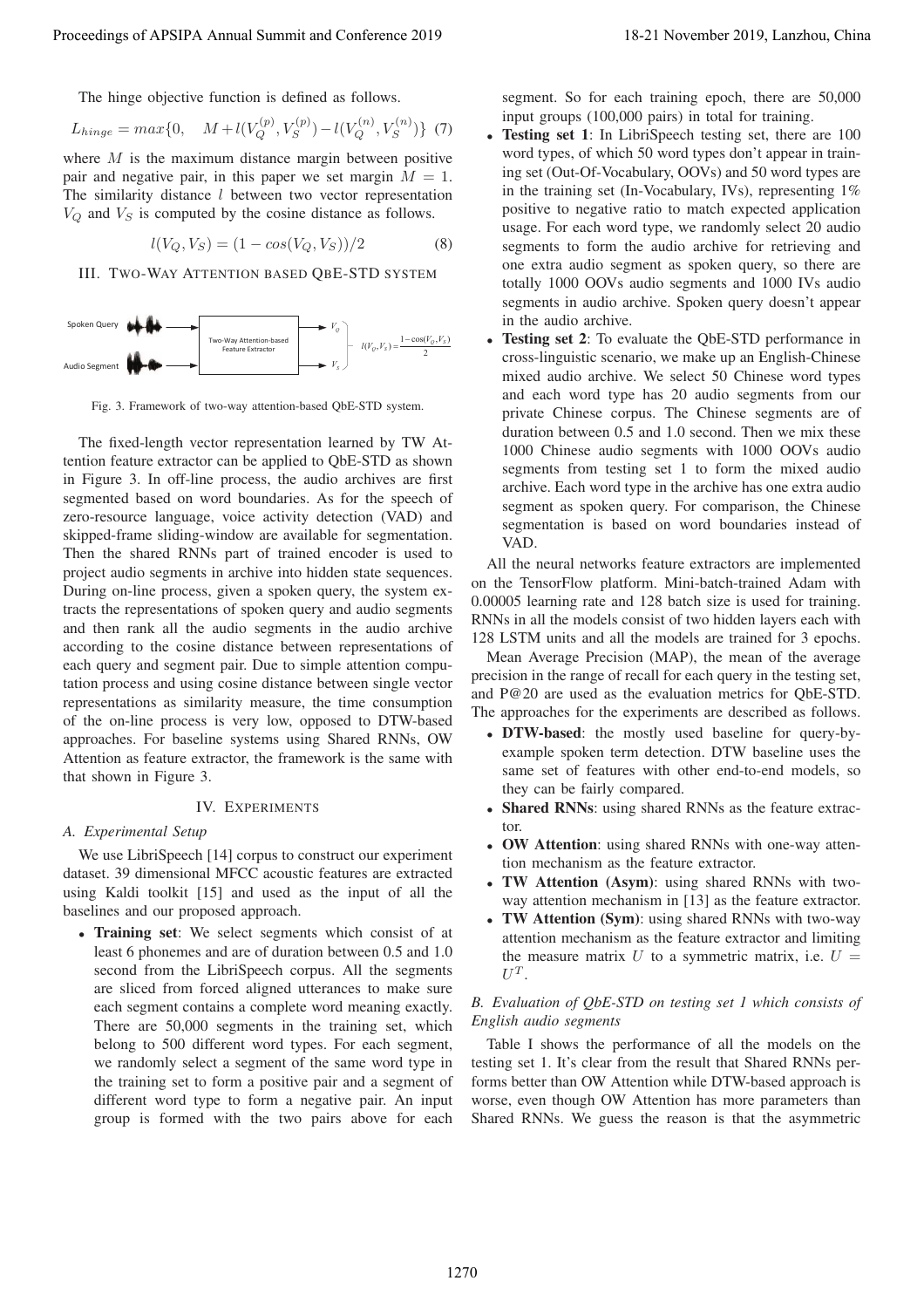TABLE I PERFORMANCE OF QBE-STD ON TESTING SET 1 WHICH CONSISTS OF ENGLISH AUDIO SEGMENTS

| Model               | MAP (IVs) | MAP (OOVs) | MAP (Total) | P@20  |
|---------------------|-----------|------------|-------------|-------|
| DTW-based           | 0.040     | 0.042      | 0.041       | 0.015 |
| Shared RNNs         | 0.099     | 0.114      | 0.107       | 0.052 |
| <b>OW</b> Attention | 0.065     | 0.059      | 0.062       | 0.026 |
| TW Attention (Asym) | 0.170     | 0.131      | 0.151       | 0.068 |
| TW Attention (Sym)  | 0.134     | 0.171      | 0.153       | 0.064 |

feature extraction process for query and segment of OW Attention makes representations less comparable. We can see from the table that TW Attention (both Asym and Sym) performs the best among all the approaches and achive 140% relative MAP improvements with respect to OW Attention baseline, indicating that learning representations of input pair jointly contributes to the extraction of semantic content information. TW Attention combines the advantages of symmetric computation of Shared RNNs and attention mechanism of OW Attention.

*C. Relationship between sequential phonetic structure and vector representation learned by feature extractor*

TABLE II AVERAGE COSINE DISTANCE OF THE LEARNED REPRESENTATIONS BETWEEN SEGMENTS OF INPUT PAIRS CLUSTERED BY THE PHONEME SEQUENCE EDIT DISTANCE AND WHETHER THE SUFFIXES ARE THE SAME.

| Model               | D < 12 / D > 12 | Same / Different Suffixes |
|---------------------|-----------------|---------------------------|
| Shared RNNs         | 0.466 / 0.482   | $0.152 / 0.516 (+0.364)$  |
| <b>OW</b> Attention | 0.423 / 0.457   | $0.402 / 0.443 (+0.041)$  |
| TW Attention (Asym) | 0.555 / 0.590   | $0.525 / 0.576 (+0.051)$  |
| TW Attention (Sym)  | 0.568 / 0.596   | $0.533 / 0.586 (+0.053)$  |

 $D$  is the phoneme sequence edit distance between segments of input pair

Table II shows the average cosine distance of the learned representations between segments of input pairs in testing set 1, on the condition of different phoneme sequence edit distance and phoneme suffixes. We select median 12 as the cosine distance boundary. It can be observed that, for all the models, cosine distance between representations of segments grows with the phoneme sequence edit distance increasing, which indicates that the learned representations can represent the sequential phonetic structure in some degree. Another observation is that the cosine distance between the learned representations of the pairs with same phoneme suffixes is less than that of pairs with different suffixes. It's worth noting that for Shared RNNs, the cosine distance of pairs with same suffixes is very small, compared to other attentionbased encoders because Shared RNNs use hidden state at last timestep as the representation of input audio. Due to the elimination of position bias, attention mechanism (both OW Attention and TW Attention) can greatly reduce the difference between same and different suffixes, as compared to Shared RNNs. Proceeding of APSIPA Annual Summit and Conference 2019<br>
Proceedings of APSIPA Annual Summit and Conference 2019 18-21 November 2019 18-21 November 2019 18-21 November 2019<br>
Proceeding the Conference 2019 18-21 November 20

TABLE III PERFORMANCE OF QBE-STD ON TESTING SET 2 WHICH CONSISTS OF ENGLISH-CHINESE MIXED AUDIO SEGMENTS

| Model               | MAP (Eng.) |       | MAP (Chi.) MAP (Total) | P@20  |
|---------------------|------------|-------|------------------------|-------|
| DTW-based           | 0.047      | 0.040 | 0.043                  | 0.018 |
| <b>Shared RNNs</b>  | 0.161      | 0.101 | 0.131                  | 0.052 |
| <b>OW</b> Attention | 0.093      | 0.049 | 0.071                  | 0.039 |
| TW Attention (Asym) | 0.183      | 0.109 | 0.146                  | 0.052 |
| TW Attention (Sym)  | 0.269      | 0.117 | 0.193                  | 0.068 |

## *D. Evaluation of QbE-STD on testing set 2 which consists of English-Chinese mixed audio segmens*

Table III shows the performance of all the QbE-STD systems on testing set 2 consisting of English-Chinese mixed audio segmens. It can be seen from the result that TW Attention (both Asym and Sym) performs best among all the models, indicating that by learning a measure matrix  $U$ , TW Attention feature extractor can extract comparable semantic content information of speech from different languages, even though the second language is zero-resource. An interesting observation is that TW Attention (Sym) outperforms TW Attention (Asym), which demonstrates that by limiting the measure matrix  $U$  to a symmetric matrix and making the computation completely symmetric, TW Attention can extract more comparable representations and perform better.

#### V. CONCLUSIONS

In this paper, we propose a Two-Way Attention mechanism for feature extraction in QbE-STD. Evaluation on testing set consisting of English segments indicates that Two-Way Attention mechanism performs best among all the models by combining advantages of symmetric computation of Shared RNNs and attention mechanism of One-Way Attention. Besides, by learning a measure matrix, Two-Way Attention based encoder can extract comparable semantic content information of speech from different languages, even though the second language is zero-resource. Finally, limiting the measure matrix  $U$  to a symmetric matrix and making the computation completely symmetric can improve the performance of Two-Way Attention encoder in cross-linguistic scenario.

Future work includes investigating more complicated encoder neural netorks, such as TDNNs, RNNs with biLSTM, etc.

#### VI. ACKNOWLEDGMENTS

This work is supported by joint research fund of National Natural Science Foundation of China - Research Grant Council of Hong Kong (NSFC-RGC) (61531166002, N\_CUHK404/15), National Natural Science Foundation of China (61433018, 61375027) and National Social Science Foundation of China (13&ZD189).

#### **REFERENCES**

[1] D. R. Miller, M. Kleber, C.-L. Kao, O. Kimball, T. Colthurst, S. A. Lowe, R. M. Schwartz, and H. Gish, "Rapid and accurate spoken term detection," in *Eighth Annual Conference of the International Speech Communication Association*, 2007.